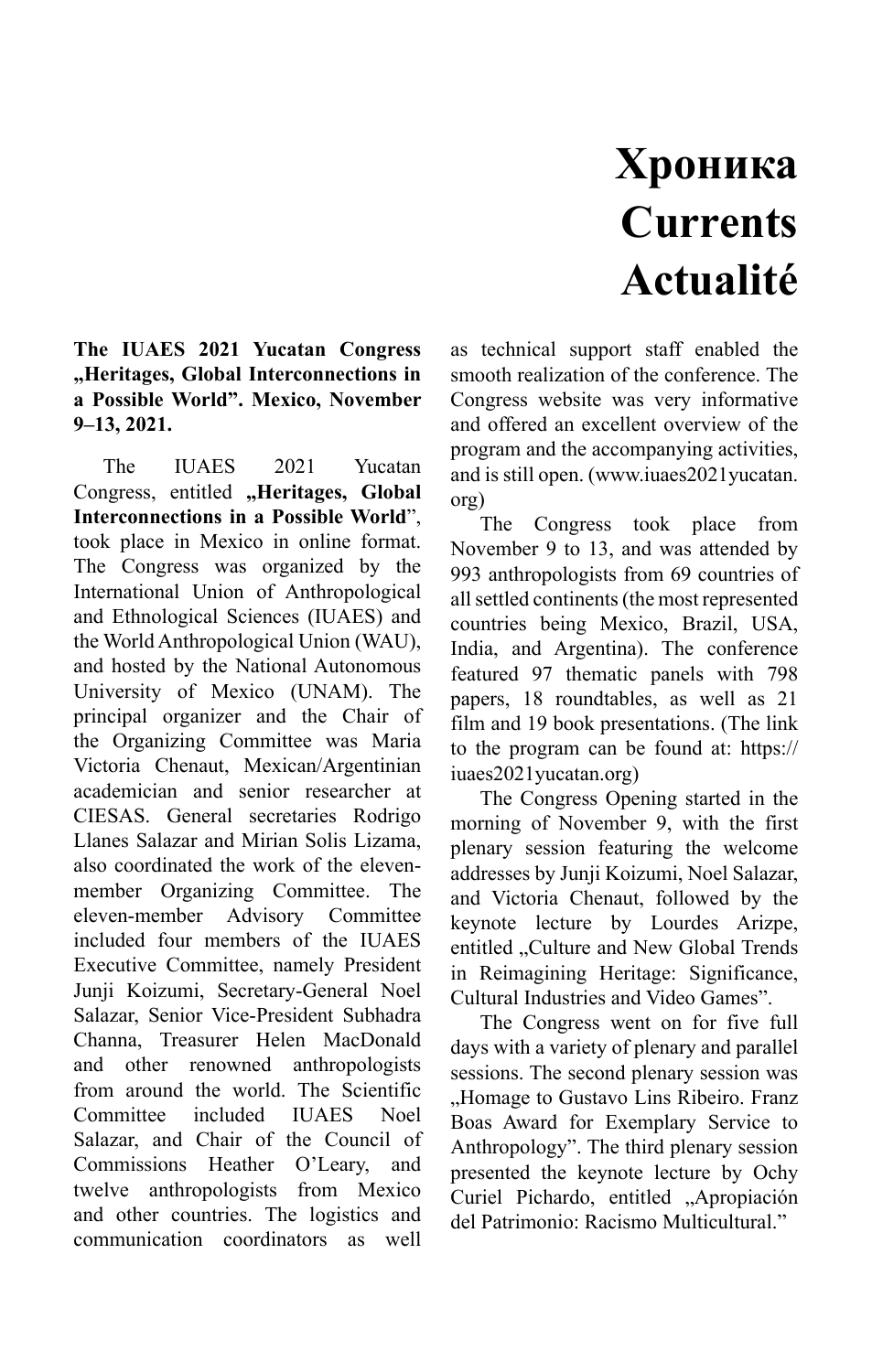The 97 parallel panels, within which most of the papers were presented, followed a large number of themes. Many of them were organized by the IUAES commissions, but also by two or three individual co-organizers from different countries. The official language of communication was English, but many papers were also presented in Spanish and Portuguese.

The IUAES General Assembly reported on all the major activities since the IUAES Congress in Šibenik, Croatia (March 2021). It also confirmed that the preparations for the upcoming IUAES Congress in St. Petersburg, Russia, entitled ..World on the Move: Migration and Communication", to be held on May 25–31, 2022, are underway (https://iuaes2022.spb.ru/). In addition, it announced that the 19<sup>th</sup> IUAES-WAU Anthropology Congress themed "Marginalities, Uncertainties, and World Anthropologies: Enlivening Past and Envisioning Future" will be held in New Delhi, India, on October 14–20, 2023 (https://iuaes2023delhi.org/).

The World Council of Anthropological Associations (WCAA) took part in the Congress in two major ways, namely by co-sponsoring a major WAU event and two panels. On November 12, the WAU Steering Committee organized a plenary roundtable named "North-**South Relations in Anthropology: Shouts, Silences, Patterns, and the Question of Continued Colonization"**. Organized by Virginia Dominguez, Isaac Nyamongo, Junji Koizumi, and Carmen Rial, the speakers were Danilyn Rutherford (Wenner-Gren Foundation), Ke Fan (Nanjing University), Subhadra Channa (University of Delhi), Gustavo Lins Ribeiro (Universidad Autonoma Metropolitana, Mexico), and Edward Liebow (American Anthropological Association).

WCAA Global Cultural Policies Task Force also co-organized two events with the IUAES commissions. The first event was Panel 45. "Anthropological **Perspectives on the COVID Pandemic: Impacts on Society, Culture, Public Policy and Governance, and Lessons for the Future"**, co-organized by Thomas Reuter, Soumendra Patnaik, Fadwa el Guindi, Vesna Vučinić Nešković, and Carmen Rial. The panel was sponsored by the World Anthropological Union (WAU), IUAES Commission on Anthropology, Public Policy and Development Practice, and WCAA Global Cultural Policies Task Force. The 11 papers were presented within three sessions on November 11 by scholars from Australia, Brazil, Canada, India, Mexico, Spain, and USA.

This panel invited scholars from around the world to critically reflect on the experiences that COVID brought from multiple anthropological perspectives and to extract lessons for the future from the crisis. It examines the impacts the pandemic has had, the structural injustice it has revealed and the way it transformed social and cultural lives, as well as perceptions of the sustainability crisis, climate change, food security, education, families, politics and public policy. Analyses were to inform more balanced policies and public debate about how to meet the crisis humanity is set to encounter in the coming decades.

Also, on collaboration with IUAES Commission on Anthropology and Education, and Commission on Documentation, WCAA Global Cultural Policies Task Force co-sponsored Panel 56 entitled **"Heritage, an Educational Challenge for World Citizens."**